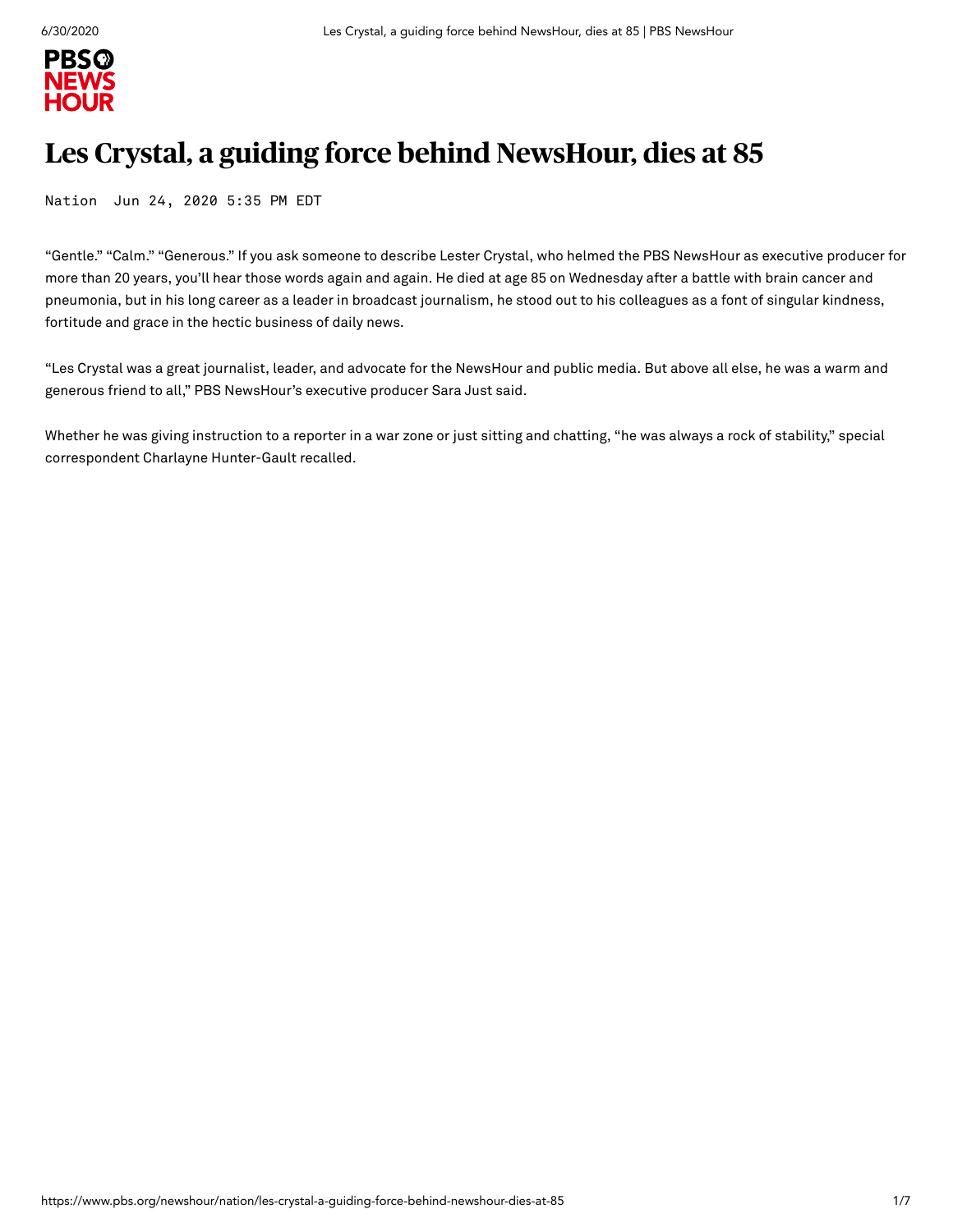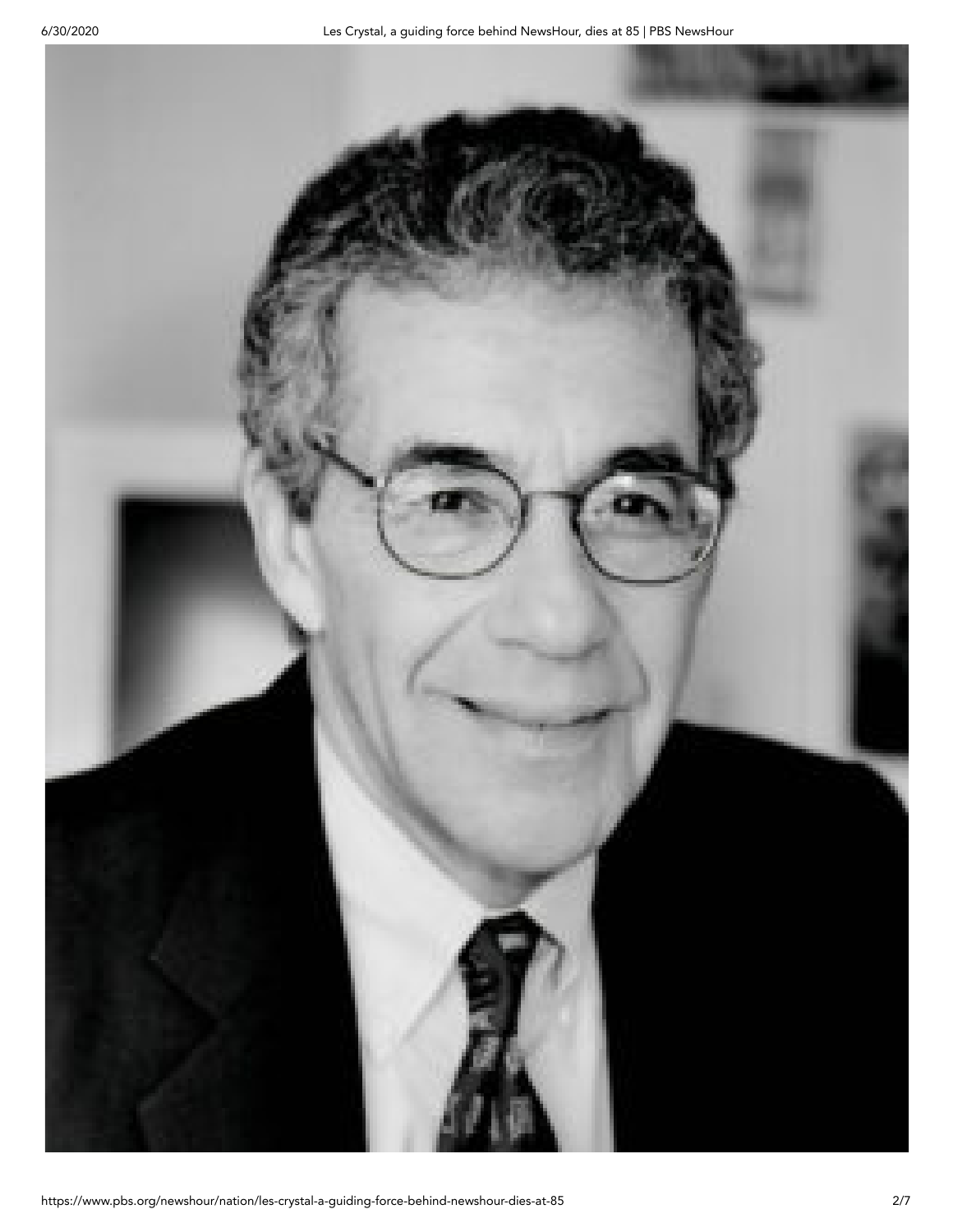#### 6/30/2020 Les Crystal, a guiding force behind NewsHour, dies at 85 | PBS NewsHour

Les, as he was known to us, arrived at the NewsHour at a critical moment, when the 30-minute The MacNeil/Lehrer Report expanded to an hour in 1983 — the first national newscast to do so. He helped create and steer the show's new model for telling more stories in depth each night.

"The NewsHour would never have been launched and sustained as successfully as it has been, and become the institution in the nation's journalism that it has, without Les," former NewsHour co-anchors and company founders Robert MacNeil and Jim Lehrer said in a statement at his retirement a decade ago.

He ended his tenure as executive producer of The MacNeil/Lehrer NewsHour in 2005 and retired as president of MacNeil/Lehrer Productions in 2010, carrying on as a consultant for several more years. But his guiding force shaped generations of journalists still working at the NewsHour. "His decency elevated us all," managing producer Patti Parson said.

Born in Duluth, Minnesota, on Sept. 13, 1934, Les earned two journalism degrees from Northwestern University's Medill School. He served as the executive producer of NBC Nightly News from 1973 to 1976 and president of NBC News from 1977 to 1979. At that network, among many other roles, he also supervised the coverage of two election nights and witnessed President Richard Nixon's historic visit to China.

While Les helped us create what we think of as the NewsHour family, he also had a loving family of his own — he was husband to Toby Wilson, father to Brad, Alan and Liz, and a grandfather.

#### **Below, we share some of our memories and lasting lessons.**



Les Crystal, former executive producer of The Macneil/Lehrer Report, works in the newsroom along with then-deputy executive producer Linda Winslow.

#### **Charlayne Hunter-Gault, special correspondent**

One of the things that stands out for me was when Nelson Mandela was about to become president, he was speaking to a large crowd inside a hotel in downtown Jo'burg. And we had filmed that and sent it to the show. Les had used it in the top of the show. But all of a sudden, halfway through the program, the producer said, "Look out, look out the window!" And it looked as if all of Johannesburg if not South Africa was coming to the hotel. And I called Les and said, "Les! You've got to get this on!" He said, "We're halfway through the show!" I said, "Les, this is amazing!" And I told him and he said, "Get it done." I got it done, and it was on the show before it

was over. I mean, that's how calm, cool, collected [he was], but with great editorial sensitivity and judgment and support for us in the field. Les was an amazing man.

#### **Linda Winslow, former executive producer**

He had an amazing ability to relate to other people as human beings, not as whatever their job description said they were. Our staff was one big extended family as far as Les was concerned. He shared our joys. He attended our weddings. He made our baby smile. And he mourned our losses. He was, in a word, a real mensch. And I'm going to miss him dearly.

#### **Jeffrey Brown, correspondent**

Les was a role model as a journalist, as a leader, most of all as a decent human being. He took me under his wing long ago, first as a mentor and then as a colleague and for many years as his friend. Everyone in the NewsHour family loved him and appreciated him. And how often can you say that about your boss? Well, we all did. Les, we love you and we thank you.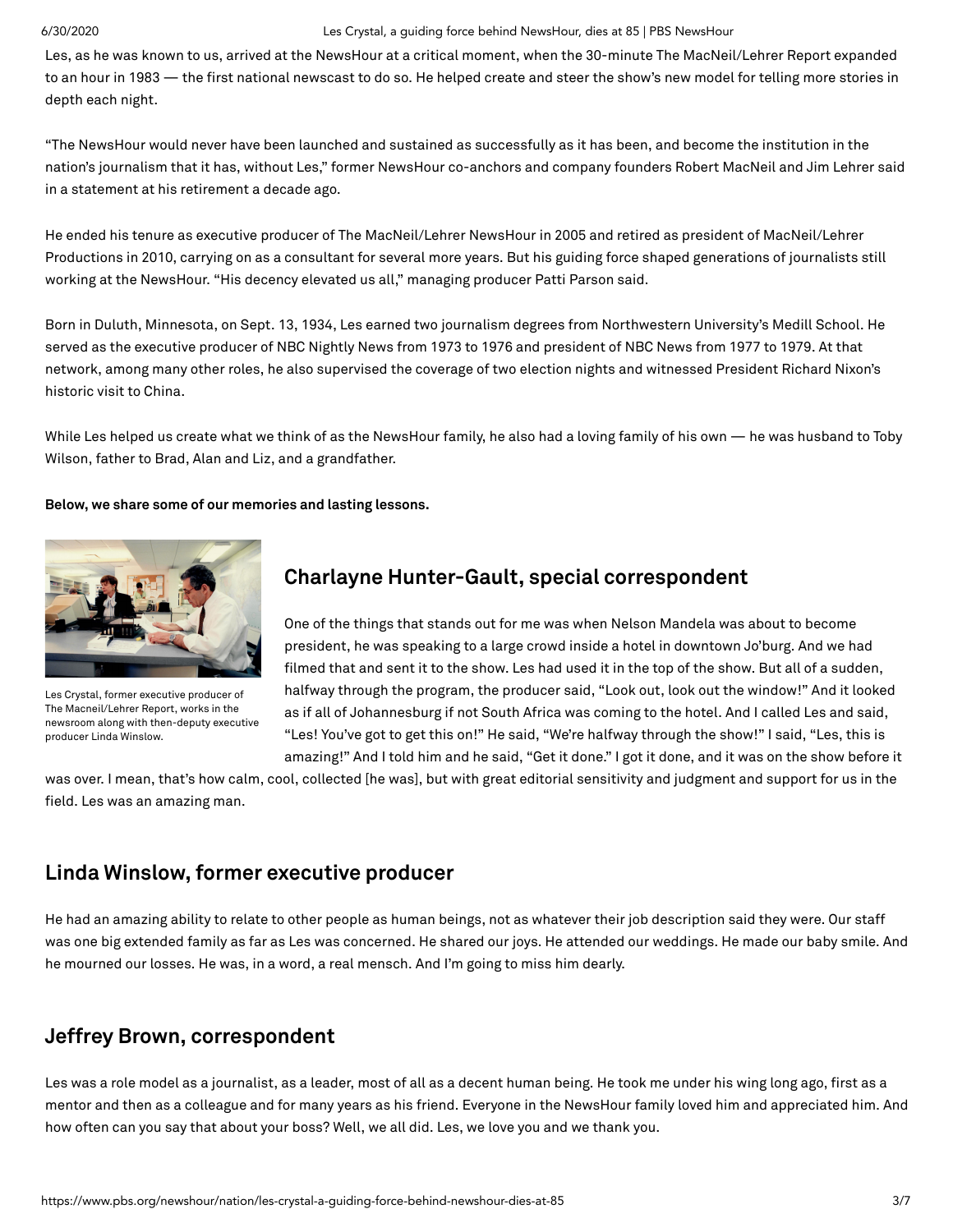#### **Paul Solman, economics correspondent**

He was infuriatingly scrupulous, poring over scripts like a Medieval scribe. In league with MacNeil and Lehrer, even-handedness was an article of faith, never to let lapse. And look, he created the hourlong show — on a shoestring after years of commercial budgets and set an atmosphere of honesty, accuracy, occasional flights of fancy, and loving thy neighbor unlike any enterprise I've ever heard of, much less had the privilege to work in.

#### **Annette Miller, vice president of NewsHour Productions**

In a business where nice guys finish last, Les was the notable exception. He was a brilliant TV news producer and a gentleman, but he was also a gentle man. Les was an amazing boss who cared about everyone who worked for him. I'll never forget when I had to leave my 1-year-old with her aunt and uncle while I worked on NewsHour's coverage of the Democratic convention in 2000. Despite the burden of overseeing our coverage, Les would stop by my desk every day to ask how the baby was doing. When my sister reported that the baby seemed quite distraught, Les immediately sent a car to pick her up and bring her to me. He was more than a boss; he was simply a wonderful human being.

#### **Lee Koromvokis, producer**

As I am sure nearly everyone who worked for him will attest, he was all you could wish for in a boss: kind, fair, even-tempered (also super smart and funny). As a bonus, he personally passed along Les's Rules, to which I still adhere: when and how much to L-cut, judicious use of dissolves, mainly to denote passage of time, and most important: no lip flap! But unlike almost everyone else, I had the great good fortune to continue working with Les Crystal for seven years after his retirement, when, as a consultant, he raised money for my little corner of the program, and became part of the Making Sen\$e team. There wasn't a script or a grant-related document that I didn't run by him, and that he didn't improve. I would say he cared as much about the work as I did, but I think he cared more. He was such a giving person – giving of his time, his energy, his patience, his wisdom — long after almost anyone else would have said enough, deep into what turned out to be his final illness, which he bore with such grace. I will miss him so much.

#### **Anne Davenport, senior coordinating producer/CANVAS Arts and Culture**

Les had the kind of presence that could calm nerves even in the most frenzied of newsrooms. This "I'm here to support you" demeanor was most unusual in a business often known for 'screamers.' He also never had a bad word for anyone. That, too, was remarkable. After viewing a piece, he would often affix a sticky note to the tape case (yes, we used videotape) with a compliment, and sign it. I collected those because it meant so much to know that Les believed a report was well-done. In looking for video and stills of him today, I found precious little because, though Les was a hugely influential leader, he didn't favor the spotlight. He focused his energy — and left his ultimate mark — by helping the program grow and evolve. And, for that, we can all be thankful.

#### **Morgan Till, senior foreign affairs producer**

I remember being brought to interview with Les, Jim Lehrer, and Linda Winslow in the summer of 1998. I recall marveling at the pictures of him with Nixon in China, in the era when network commercial news mattered. He was a serious man, and bent on the service of Public Broadcasting. We do this for a reason, and he instilled that in everyone with his baritone voice, sense of purpose, and grace. I am also sure I'd never met a cooler customer than Les Crystal. Were I a poker player, I'd have hated playing against him; he could tell you there was an alien attack on the planet with the same look and aspect as if he'd told you the Pope was Catholic. Cards, close to the vest. He was never, ever, quick to anger, though I incurred his understated and forceful wrath on more than one occasion. The thing I admired most about him – among the many, and endless: his integrity. It was like a force field that emanated from him; a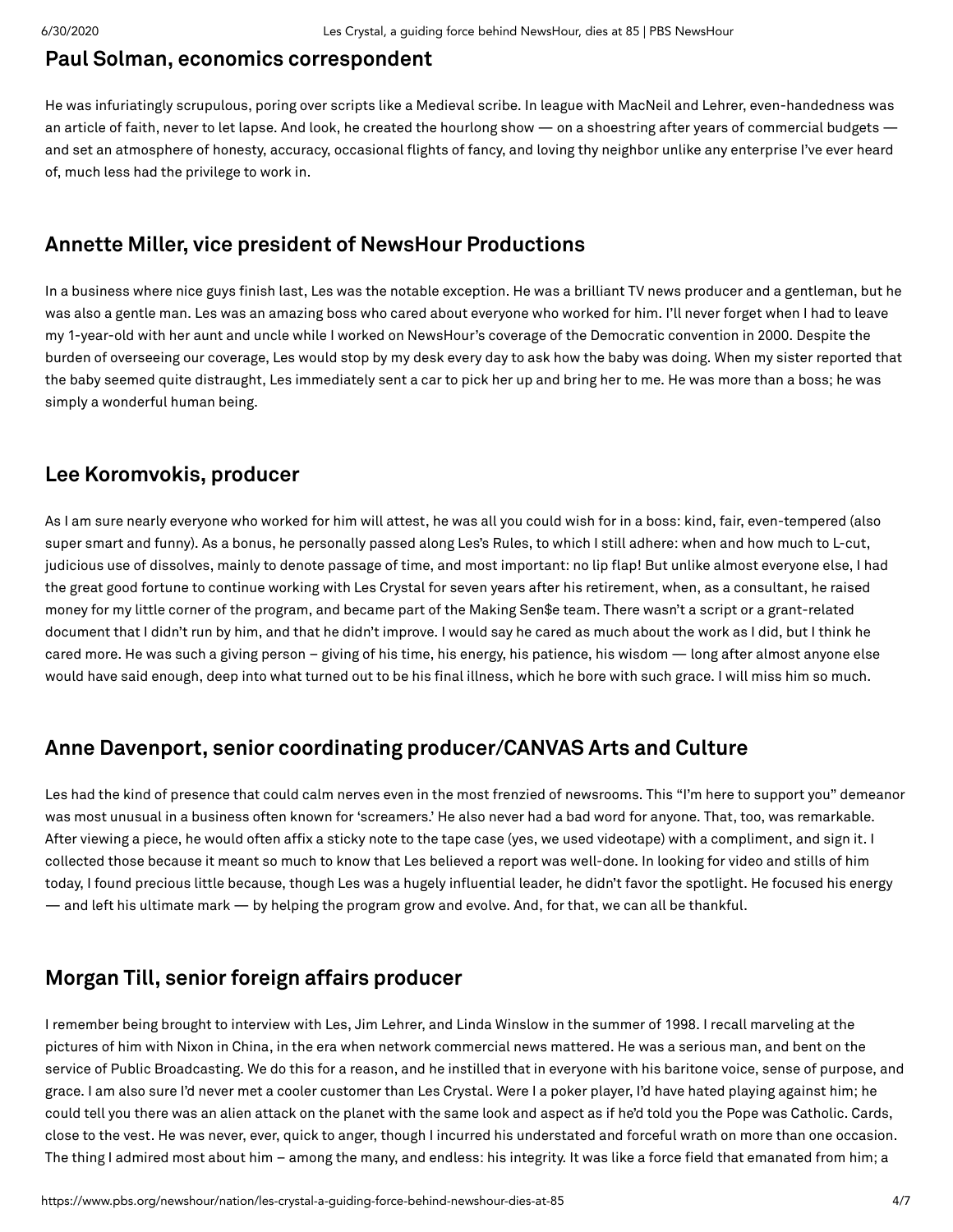#### 6/30/2020 Les Crystal, a guiding force behind NewsHour, dies at 85 | PBS NewsHour

bright light that shone from within. I recall a lovely moment when we hosted the author of a biography of Sandy Koufax, on what was then The NewsHour with Jim Lehrer. The author, Jane Leavey, a fine journalist and biographer, told Les and me, and Terence Smith – for whom I worked – that she would make a heartfelt effort to get the legendary — and legendarily reclusive — Southpaw to give the NewsHour an interview. It was as if you'd told a giddy child that Superman was gonna land at their birthday party on the Fourth of July: I had never seen Les as joyful, anticipatory, happy. But, as luck would not have it, the mighty Koufax politely declined. Wait till next year, as ever. Years later, we would go to lunch occasionally and he would marvel at what I had become, and how Margaret Warner and I had survived yet another death-defying trip somewhere. "I'm not sure how you do it," he'd say. Les, I learned it from you. Your enduring memory is a blessing, and we are a better republic for your astonishing work. Say hi to Jim and Gwen for us all.

#### **Murrey Jacobson, senior producer for national affairs**

As a friend and former co-worker texted me today, what the world needs is more Les Crystals. I'm not sure how he was able to carry the weight of a nightly news program, manage the fires of never-ending deadline pressures and somehow, as everyone has said in their own way, deal with you as if you were all that mattered for that time. He was astoundingly calm and composed in every situation, gentle, kind and wise in equal parts. He also had a wry sense of humor that served us well. I remember as a younger producer when I was producing a tape piece about the sequencing of the human genome — a major scientific breakthrough — and he reminded me how difficult it would be to do a substantial piece: Remember, he told me, there's no footage of a piece of DNA having breakfast that you can film, no DNA protests or strikes that you can write to, no strand of DNA playing catch with a kid that can cover part of your track. He gave me some ideas about how to deal with that, smiled at me, gave me a gentle pat on the arm and then went off to do about 20 other tasks that lay ahead of him that day.

#### **Lorna Baldwin, general assignment producer**

Les Crystal was the executive producer when I began my NewsHour career as a lowly desk assistant. I watched in awe back then as he corralled the news into an hourlong program each night, all with a level of kindness and generosity that I've yet to see duplicated. He led our newsroom through some of the most turbulent times – 9/11, the wars in Afghanistan and Iraq, the economic collapse of 2008 – and again, there was always that warmth and kindness at the heart of every meeting and every interaction, no matter the gravity of the story. During the Iraq war, I'd made it to the position of tape producer. As he did many nights, Les would sit in the newsroom watching the program and comment about pieces as they aired. We'd all listen in for his softly spoken opinion and then furiously message each other with what Les thought because it was that important. When my first big tape aired, Les said: "She gets it." Les never knew how much those three little words meant to me. They meant the world.

## **Diane Lincoln Estes, producer**

Producing live television is often stressful and the pressure can bring out the worst in people. Les was always gentle and kind even under the most tense circumstances. He could not have been more patient with me as a young producer finding her footing. For that, and for his useful advice (e.g. don't over-use dissolves!), I'll be forever grateful. I'll miss you, Les.

## **Dave Coles, deputy senior producer for national affairs**

Les Crystal was a consummate television news professional and a gentleman, a guiding force at the NewsHour and for many of us who worked for him.

## **Jeffrey Kaye, former correspondent from KCET**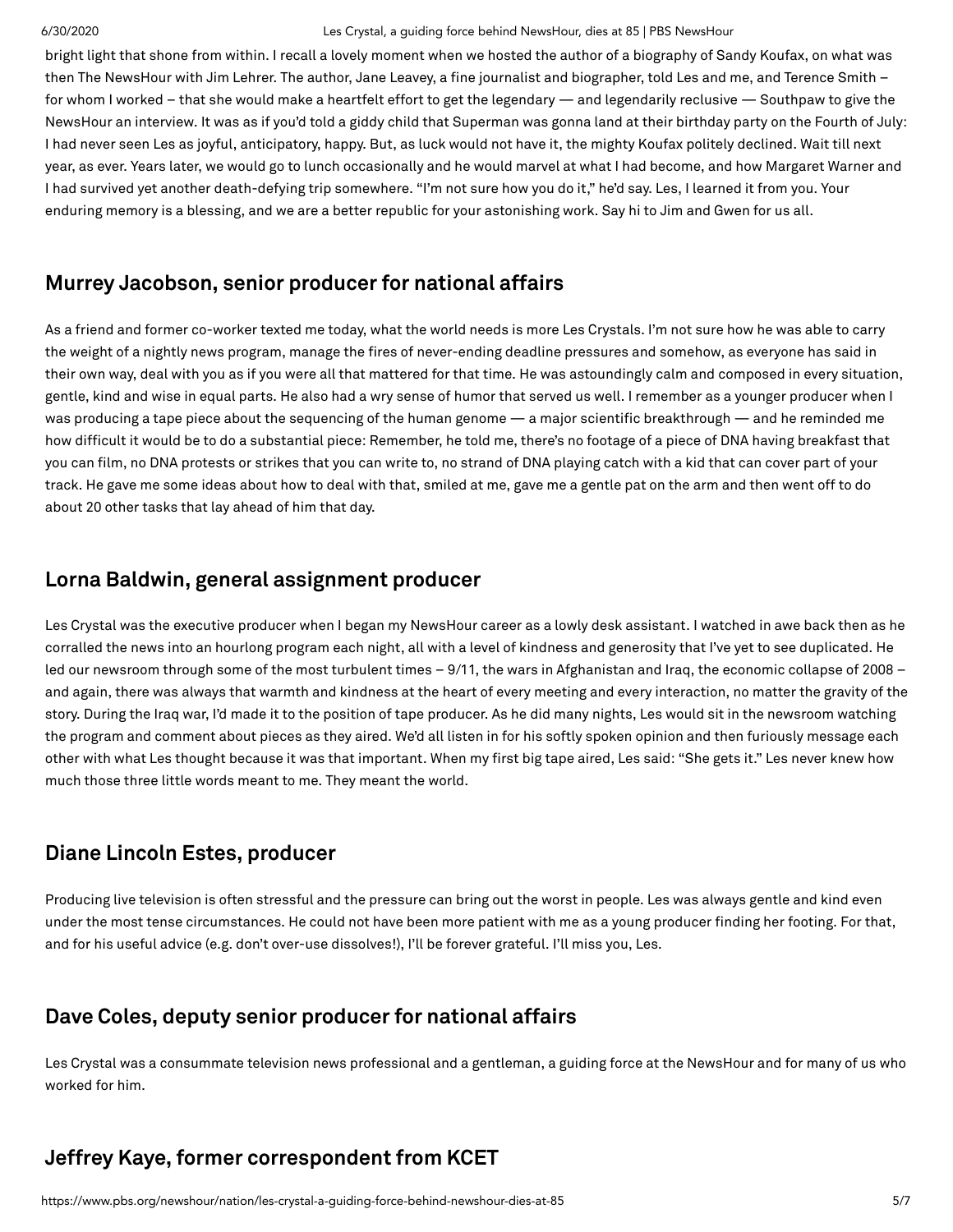6/30/2020 Les Crystal, a guiding force behind NewsHour, dies at 85 | PBS NewsHour

I'll always be grateful for the opportunities he provided me. I will also never forget his supportive and disarming manner and his uncanny ability to make it sound that even when he was delivering bad news (generally around financial issues), you could come away thinking it was a compliment.

#### **Mike Rancilio, senior vice president and general manager**

I had the great fortune of working closely with Les at MacNeil/Lehrer Productions beginning in 2012. He demonstrated exceptional intelligence, kindness, decency, and generosity each day spent together. In a relatively short period of time, Les had as great an influence on me — both professionally and personally — as anyone I've known. I expect to continue to draw upon my experience and relationship with Les. And I doubt I'll ever meet a more thoughtful and kind person. My condolences to his wonderful wife Toby and their wonderful children and family.

## **Chris Lane, vice president, WETA technology & engineering**

Les Crystal was a consummate professional. As the NewsHour EIC & Director of Operations, I worked with Les on a daily basis until he retired in 2010. Whether it was a political convention or a sit-down interview with the president, Les was calm, controlled and very much in charge. Even when we had technical challenges, Les would remain composed in the moment, instilling a mindset of excellence and trusting the staff around him to get the job done.

#### **Debra Butler, archivist, media assets**

I am heartbroken to hear about he passing of Les Crystal. I was fortunate to have had the opportunity to work with Les during his time at the NewsHour. He was wonderful to work with and was very kind and easygoing. My thoughts and prayers go out to his family. He will be sorely missed.

## **Kathleen McCleery, former deputy executive producer**

He was the quintessential executive producer. Not many journalists master the art of management, but Les did. He would offer criticism by buffering it with a compliment first and follow with a direct (never personal) critique aimed at improvement. He wasn't a micromanager. Assigned a task, we knew we were trusted to fly on our own. He taught me a lot. He was a mentor, a colleague, and a friend, and I'm forever thankful.

## **Mike Mosettig, former foreign affairs senior producer**

I cannot imagine what my life would be but for Les. We had 40 years together at NBC and then NewsHour. Terribly sad for me. We shared many stories and journalistic adventures together but there is one that is etched in my mind. My mother died in England in 1984. After the funeral, I was in London and there was a phone call where I was staying. "It is for you," the person said, and I thought who even knew I was here at this number. It was Les calling to ask how I was doing. One rarely has that special a moment of a boss.

## **Toni Hamner, production comptroller**

My sincere condolences go out to Toby and his family. Les was kind, thoughtful, and a wonderful person to work with. He will be truly missed.